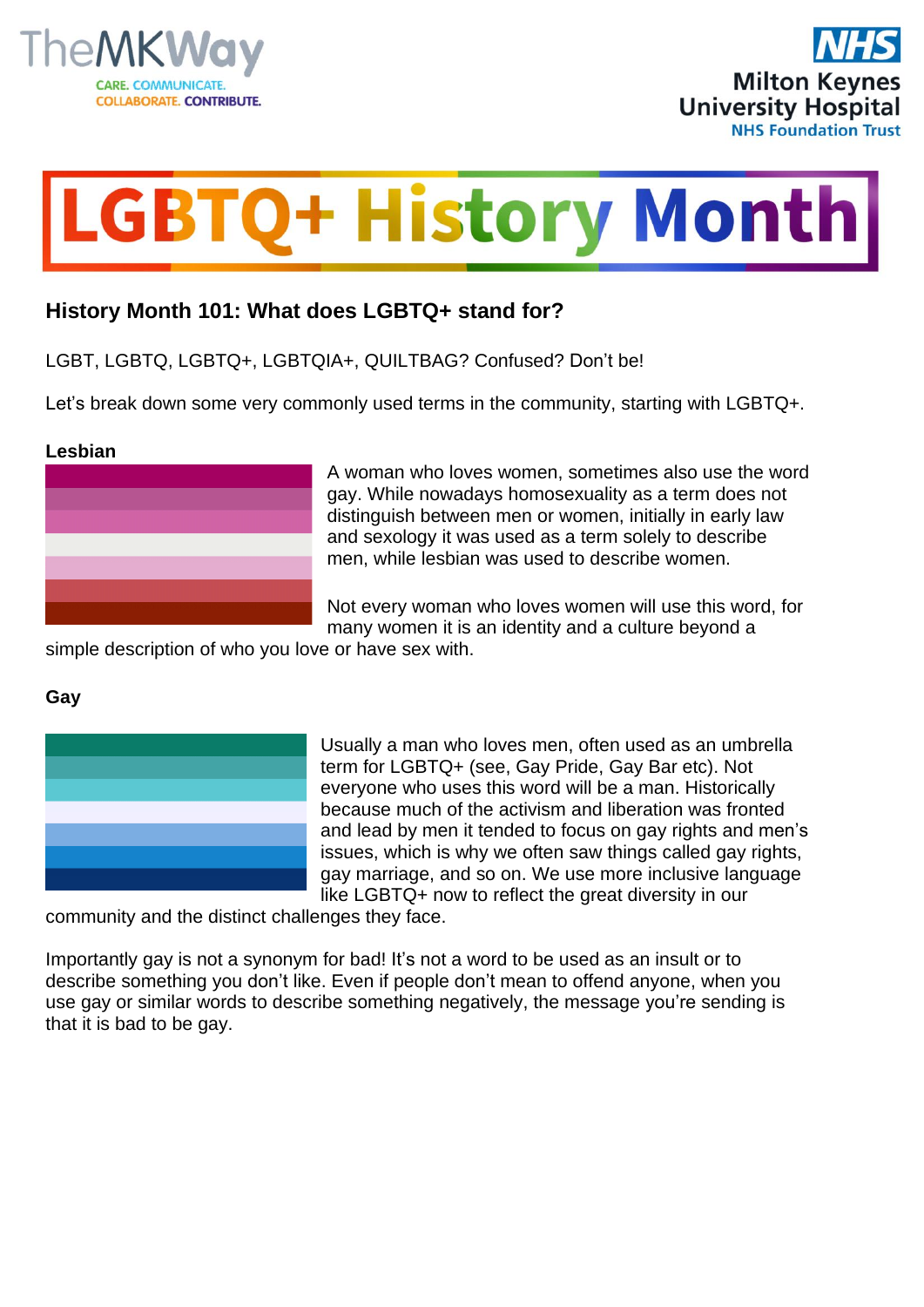## **Bisexual**



Someone who loves men and women and more! When bisexual was first coined it was purely describing two genders, men and women. We now know there are people who exist outside of the binary who love and are loved, and bisexual can apply to someone who loves more people than just men, or just women. Pansexual, a more recent term, used to describe people who love regardless of gender is often included within bisexual communities.

# **Transgender**



Transgender, often shorted to trans, describes someone who's gender is different to the one they were assigned at birth. The opposite of this is cisgender, or cis. For example, a trans woman may be someone who at birth was assigned a boy by the doctor, but later knew that they were a woman. Trans people usually transition, which will mean that they begin living as their authentic gender. This may or may not involve medical

intervention, and is totally specific to each person. When we describe transgender people, we use trans or transgender as a separate word, not "transman", and not as "transgendered". A shortened version of transgender ending in a Y (t\*\*\*y) is an offensive slur, and is not a word we use. While trans is a very common word now, trans people especially of different generations may have all kinds of language for themselves, but unless we know better we use the word trans or transgender.

#### **Queer**



A reclaimed slur, queer means different things in different situations. Here, in LGBTQ+, queer is a political identity, and an umbrella term for a variety of identities that do not neatly fit into the above categories. It might be describing people who are non-binary or third gender, or people who are attracted to non-binary people. It might be describing a political stance that challenges stereotypes around being gay, or trans. Queer

first came about in the 90s as a political movement that wanted to advance the rights of LGBTQ+ people but in counterpoint to the more mainstream "Gay Rights" movement of the time. It comes from query, to question, and is a reclaimed slur, which means that it was and sometimes still is used as a word to hurt LGBTQ+ people, but in an effort to remove the power from that insult, people started using it to describe themselves and their own politics. Not all LGBT+ people like the word, as for many it still holds painful memories, so it is not a word to be used to describe everyone.